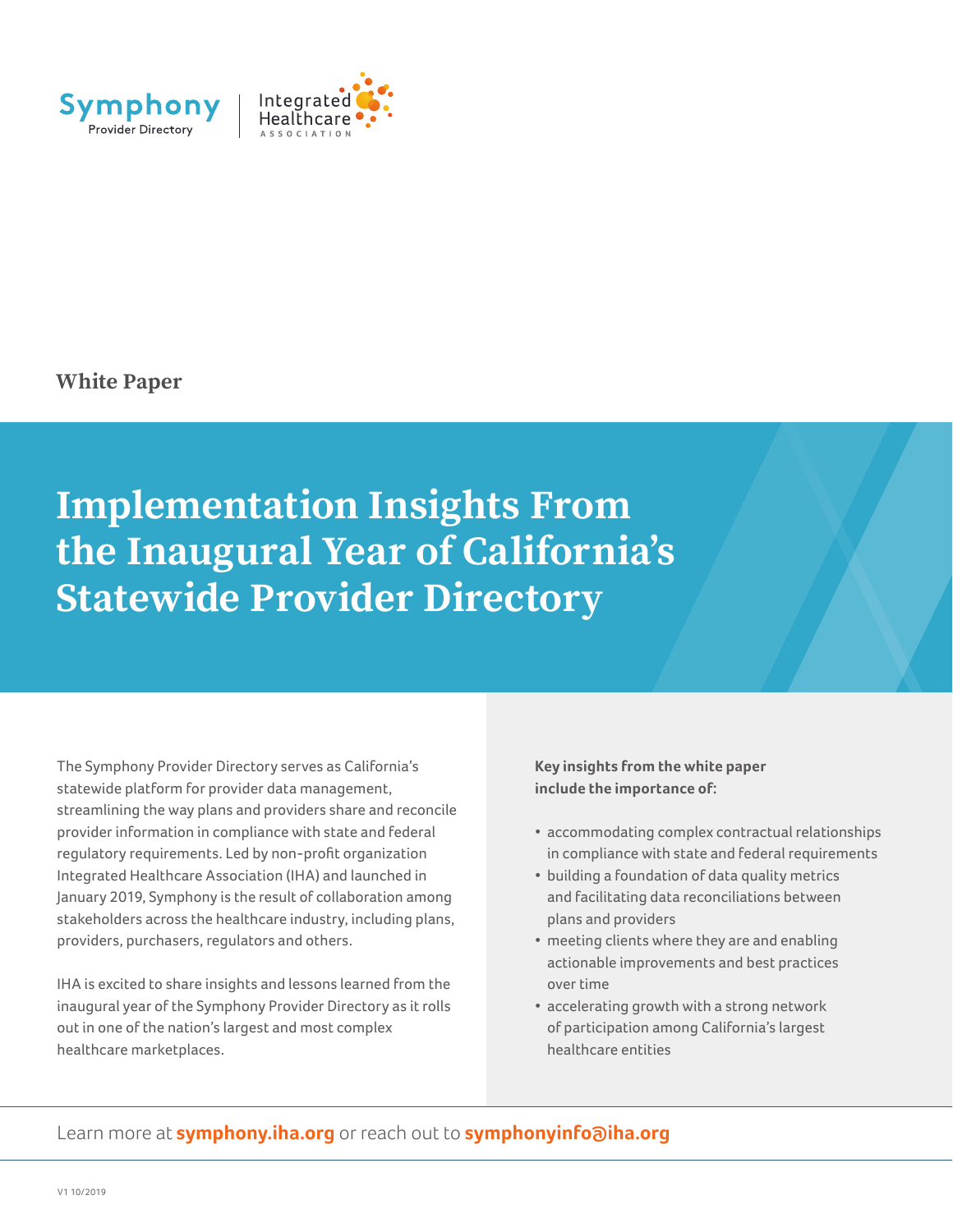## **Moving in Concert: Centralizing Provider Data Management in California**

Provider directories play a critical role in helping consumers navigate the healthcare system, make decisions on plan enrollment and access the care they need. Yet, consumer-facing directories are often incomplete and inaccurate, creating confusion and barriers to care.<sup>1</sup>

The responsibility for maintaining provider directory information largely falls on plans and providers, and the process can be costly and administratively burdensome.<sup>2,3</sup>

In California, arguably the most complex healthcare market, state legislators passed **Senate Bill 137** in 2016, a comprehensive provider directory compliance law. To address industry challenges and regulatory requirements, the **Symphony Provider Directory**  (Symphony) was launched statewide in January 2019 to help plans and providers in California to improve the quality of provider information that consumers depend on.

Led by the non-profit organization, Integrated Healthcare Association (IHA), the Symphony Provider Directory is the centralized platform for provider data management in California. Though not currently consumer-facing, Symphony enables plans and providers to more easily and accurately maintain the information that consumers access through a plan's member directory.

#### **What is SB 137?**

*California Senate Bill 137 outlines requirements for publishing and maintaining accurate provider directory information based on uniform data standards defined by state regulators. The 2016 law requires health plans to update their online directories weekly and to validate the accuracy of that information with contracted providers on a bi-annual or annual basis. Providers must respond to validation or attestation requests within the allotted time. Failure to comply may lead to financial penalties for plans including reimbursement costs, fines and delayed payment — or removal from provider directories for providers.4*

### **Current Challenges with Provider Directory Maintenance**

- **The current process is enormously costly** - Each year, an estimated **\$2.1 billion** is spent nationally by plans and providers to maintain provider databases.2
- **It is administratively burdensome** - On average, providers contract with **12 health plans**, each of which may reach out quarterly to validate

provider data.3

• **Directories are consistently inaccurate** - **49% of online provider** directories for Medicare Advantage organizations had at least one inaccuracy.<sup>1</sup>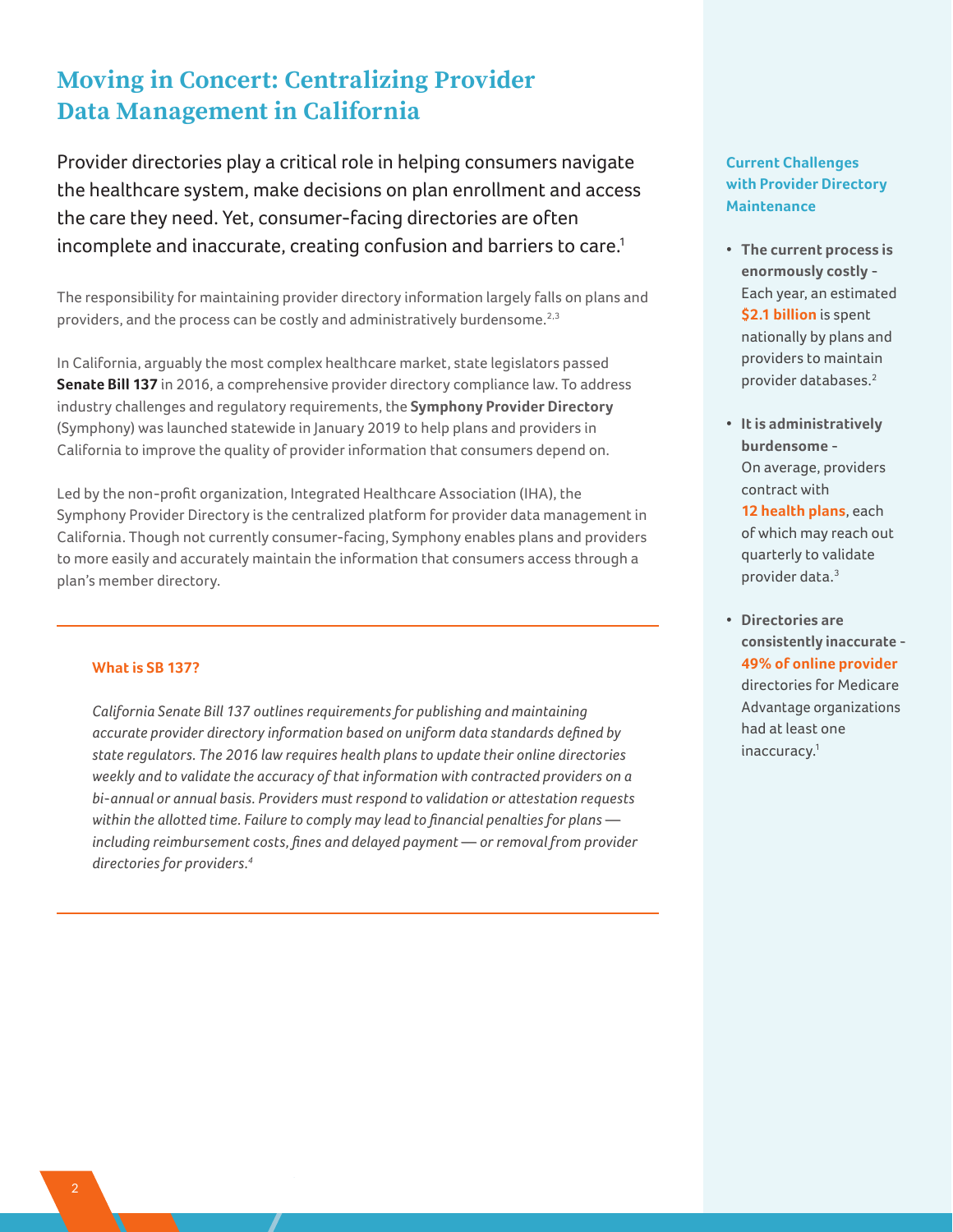## **The Genesis of a Statewide Provider Directory Utility**

In 2015, in recognition of industry challenges and as a condition of the Department of Managed Healthcare's (DMHC) approval of their acquisition of Care1st Health Plan (now Promise Health Plan), Blue Shield of California committed \$50 million to establish a statewide provider directory utility.

IHA was selected by a multi-stakeholder advisory committee to implement and govern the statewide directory due to its experience as a trusted convener and builder of robust, scalable data infrastructure in California. Shortly thereafter, IHA began planning efforts to design and develop the platform with the goal to roll-out starting in 2019.

#### **Bringing the Symphony Vision to Life**

To successfully execute the vision of centralizing provider data management and strenghtening provider data quality in California, IHA engaged in a thorough assessment of the provider data management industry to find partners who could meet the strict business and technical requirements. After a comprehensive search, IHA and a multi-stakeholder committee selected two key technology partners with extensive market share in California to help build the Symphony Provider Directory—**Gaine Healthcare** (a software company specializing in enterprise data management) and **Availity** (a multi-payer platform that improves collaboration between plans and providers.)

#### **Symphony's path to industry-wide participation is focused on three principal phases:**

- **Phase 1 Soft Launch:** In 2018, to help test functionality and user experience, IHA soft launched Symphony with three of the largest health plans in California, Blue Shield of California, Anthem Blue Cross and Health Net, two large provider organizations, Hill Physicians Medical Group and Global Care Medical Group IPA and 10 small independent practices.
- **Phase 2 Build the Base:** In 2019, IHA initiated outreach to large health plans and provider organizations across California to establish a strong foundation of participation. As of October 2019, 10 health plans and more than 90 provider organizations are currently onboarding with Symphony.
- **Phase 3 Accelerate Growth:** Starting in 2020, IHA will begin recruiting additional provider organizations, independent practices, ancillary providers and other facility and plan types.

IHA will continue to leverage its vast network in California to build a strong foundation and accelerate growth. The value that Symphony drives increases as participation grows: more data from plans and providers enables Symphony to provide a comprehensive view of data quality.

IHA's eventual goal is for Symphony to become self-sustainable through subscription fees paid by plans and provider organizations. Thanks to the initial grant, IHA was able to fully subsidize participation for the duration of 2019. In order to achieve sustainability, Symphony strives to onboard a critical mass of industry participation, or 50% of all plans and providers in California, by 2022.

**Figure 1** 

#### **2016**

SB 137 goes into effect in California with new requirements for plans and providers

#### **2017**

IHA selected by DMHC, Blue Shield of California and a multi-stakeholder committee to lead roll-out of statewide utility

#### **2018**

IHA selects technology partners after extensive RFP

Symphony soft launches with select plans, groups and practices

#### **2019**

Symphony begins statewide roll-out with plans and provider organizations in California

#### **2020**

Expansion continues with smaller, independent practitioners, specialty and ancillary providers and other facility types as noted in SB 137.

**2021** Anticipated SB 137 update by DMHC

**2022: Targeting to achieve critical mass in CA**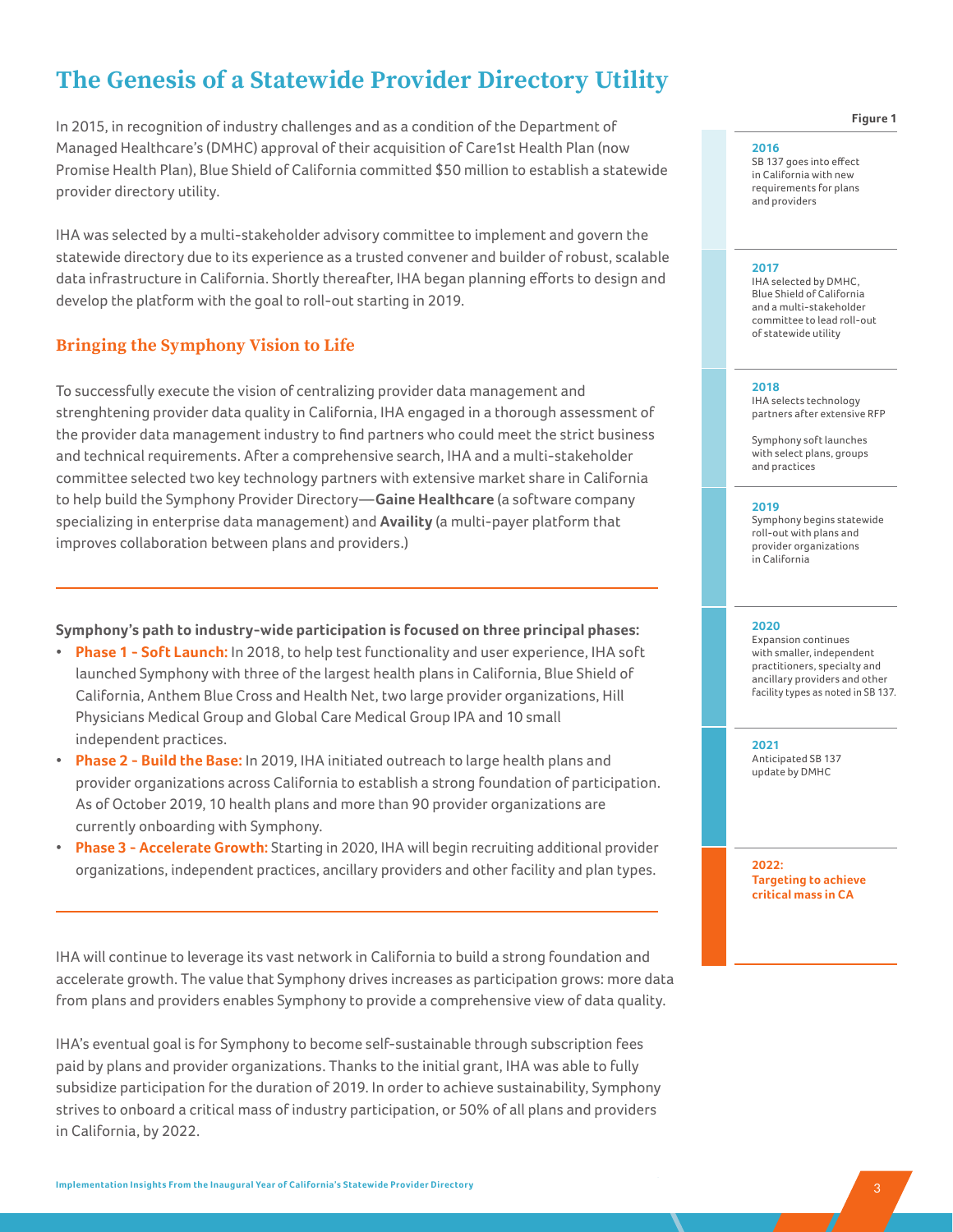## **Improving Provider Data in California with Symphony**

While state and federal requirements for directory accuracy have grown — particularly with regard to outreach, data reconciliation and attestation — plan directory data quality has remained inconsistent.<sup>1</sup>

The Symphony Provider Directory strives to simplify and strengthen data management by facilitating a transparent process for plans and providers to hold each other accountable at every step and achieve better results together.



### **Lessons Learned from the Symphony Soft Launch**

To validate Symphony's functionality, establish baseline data quality metrics and develop the processes and materials needed to launch at scale across the state, IHA soft-launched the platform in the summer of 2018 with 6,000 provider records from soft launch participants. As shown in Figure 3, most plans saw an improvement in Provider Count disagreements but some discrepancies and fluctuations still existed due to open enrollment changes and the continued evolution of internal processes.

| <b>Provider Count Metric</b>                                                               | <b>Plan</b> | <b>Baseline Metrics (Aug 18)</b> | <b>End of Soft Launch Metrics (Jan 19)</b> |
|--------------------------------------------------------------------------------------------|-------------|----------------------------------|--------------------------------------------|
| Percentage of Practitioners Who Should be<br><b>Removed from a Health Plan's Directory</b> | Plan A      | 20.4%                            | 35.8%                                      |
|                                                                                            | Plan B      | 6.7%                             | 5.0%                                       |
|                                                                                            | Plan C      | 10.3%                            | 5.2%                                       |
| Percentage of Practitioners Who are Missing<br>from a Health Plan's Directory              | Plan A      | 47.2%                            | 38.3%                                      |
|                                                                                            | Plan B      | 24.8%                            | 19.4%                                      |
|                                                                                            | Plan C      | 19.7%                            | 17.8%                                      |

Qualitative feedback included the need for more data standardization, high-touch engagement throughout the onboarding process and the importance of a simple user experience. Insights from soft launch have been instrumental in informing enhancements and ongoing improvements as Symphony scales statewide. IHA has continued to partner with soft launch participants to improve their business processes and expand their ability to share and consume more data.

**Figure 3**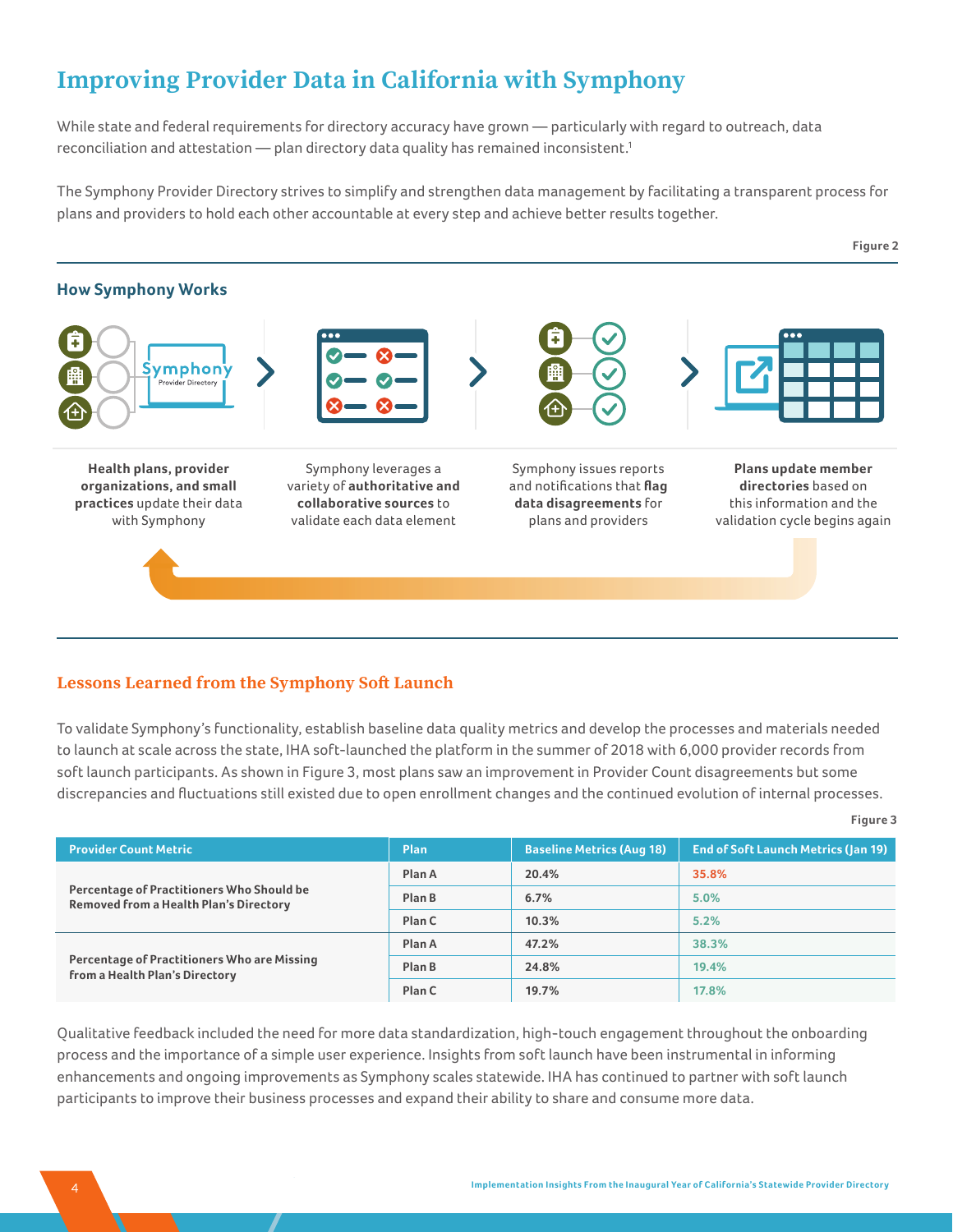### **The Importance of Data Quality**

Improving data quality means improving the usefulness of the information consumers depend on to navigate the healthcare system.

State and federal regulators require plans to validate information about provider identification, specialization, network and service location at the health plan product level with all contracted entities on a regular basis. However, because of the rise of the delegated provider organization model in California, it is common for a single provider to have both direct and delegated contracts with plans.

Due to data complexity, there is high variability in the way that plans and providers currently understand, interpret and act on these requests.

As an example, a simple question like 'Is a provider accepting new patients?' can generate 192 possible answers.



To determine the quality of a specific answer, one must consider the specific attribute in question, the various contractual inputs for this attribute and the sources of truth available to validate it.

### **How Does Symphony Determine Data Quality?**

Not only does Symphony support the complex contractual relationships in California, it does so at the granularity needed to comply with SB 137. Each data attribute in Symphony has a specific data policy that helps determine how data is validated and which value survives as the recommended "golden record."

For data with strong, authoritative sources, reference databases such as the National Plan and Provider Enumeration System (NPPES) or a medical licensing board can be helpful. In addition to primary reference sources, Symphony leverages provider attestation as well as the democratic opinion of other participants, offering a more complete view of data quality.

#### **Data Standardization in a Complex Marketplace**

A common language and methodology is needed in order to truly determine accuracy in a meaningful way. To address the need for increased standardization, DMHC has published an initial list of **uniform data standards**<sup>5</sup> that are designed to promote alignment in how plans track and manage directory information. While Symphony has incorporated these initial standards, further clarification and refinement are still needed. IHA is proactively seeking participant and industry feedback in support of DMHC's efforts to update SB 137 and data standards in 2020-2021.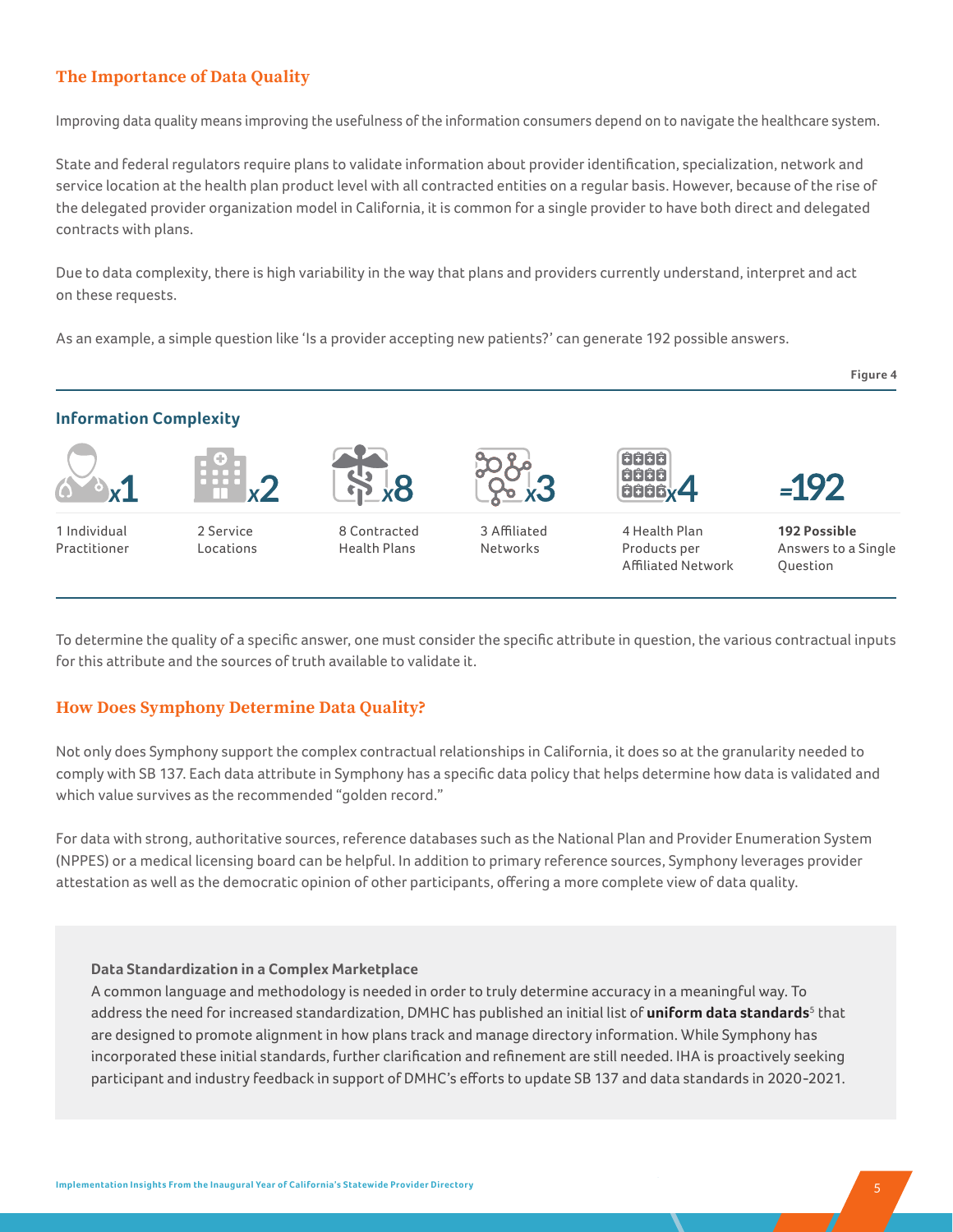## **2019 Symphony Snapshot**

IHA's main focus in 2019 has been actively onboarding and engaging with plans and provider organizations as they implement Symphony internally.

Whether it is simply taking the data in its existing format or automating a manual data clean-up process, Symphony strives to understand current challenges and add value at each stage.

#### **Focusing on Actionable Improvements**

A typical plan can begin with hundreds of thousands of unique records in conflict or disagreement with the recommended Symphony record. It's important to note that these data disagreements can range from differing formats to completely different inputs. In many cases, both parties may believe they have the correct answer when in fact, they may not even be attempting to answer the same question.

Reconciling disagreements in the data has traditionally been highly manual and timeconsuming but Symphony streamlines this process by identifying root cause issues and proposing resolutions.

### **Prioritizing High Impact Data Reconciliations**

Symphony segments data based on consumer impact to help plans prioritize their data reconciliation efforts and other process improvements.

**Tier 1 issues have significant consumer impact** if incorrect and should be addressed immediately. These include data disagreement issues in identification, such as a provider missing from a network, a provider listed incorrectly in a network, or "accepting new patients" status is in disagreement.

**Tier 2 issues are medium priority** issues that may not prevent a consumer from accessing care but can be confusing if not corrected, such as an incorrectly listed phone number.

**Tier 3 issues are of lower priority** and have little or no direct impact to consumers if incorrect, such as back-office or operational information. Often times, corrections are available due to mapping and analysis that has been completed by Symphony.

Feedback on these tiers and how feasible it is for plans to make updates is part of ongoing conversations with participants and industry stakeholders including regulators.

### **Early analysis based on 2019 Symphony data show that:**

- **Nearly 30,000 records\*** contained at least 1 major provider identification issue that could cause significant consumer confusion
- **317 records\*** service locations listed are actually PO boxes
- **Nearly 4,000 unique providers\*\*** were listed with a specialty inconsistent with their medical degree or training

• **276 unique providers\*\*** still listed were actually deceased

#### **Note:**

Many Symphony participants are still actively onboarding. Further analysis will be shared as more data is available.

**6 Implementation Institute Institute Institute Institute Institute Institute Institute Providers** \*Based on 475,000 provider data records \*\*Based on 160,000 unique providers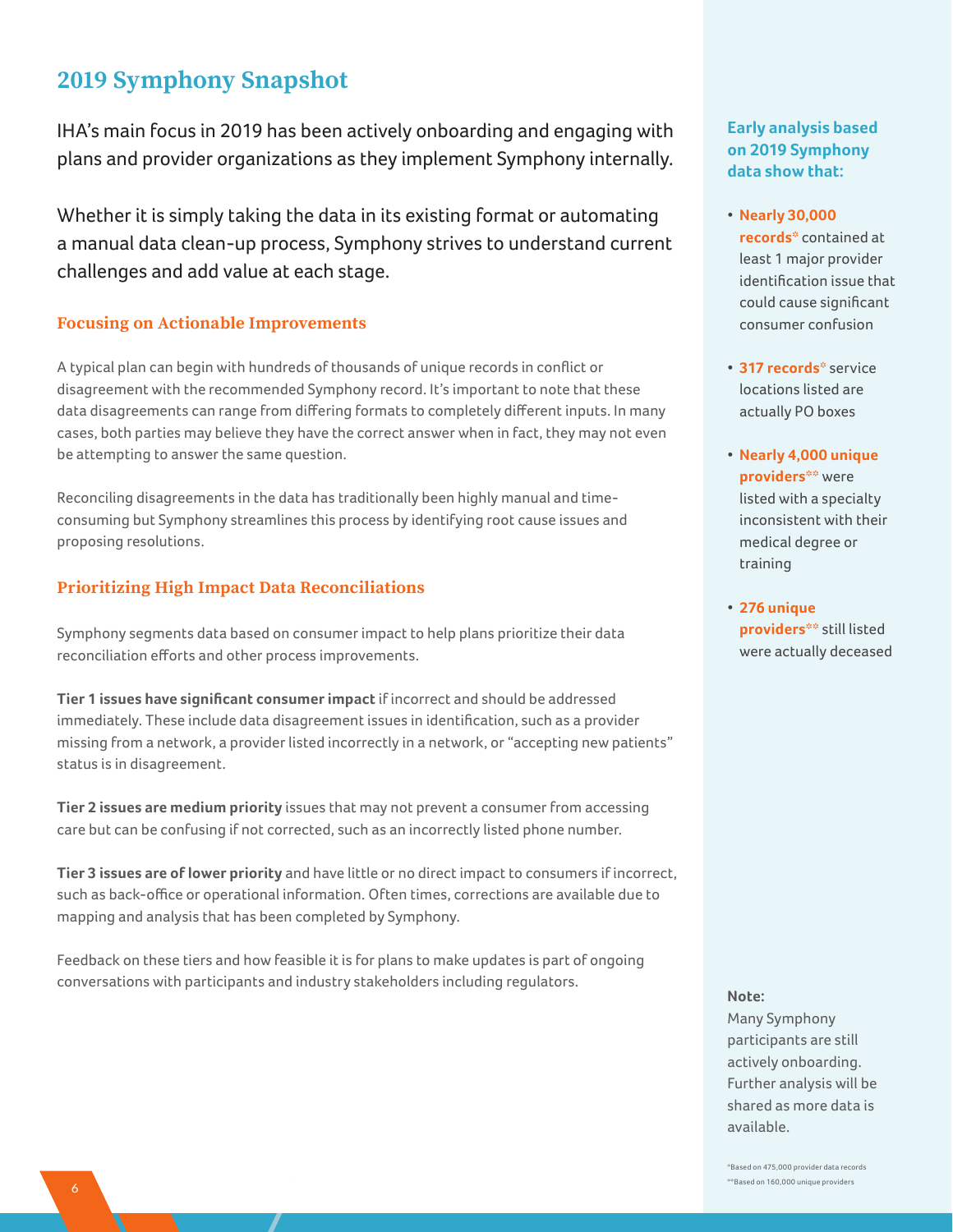## **A Philosophy of Client Success**

Healthcare organizations typically have complex legacy processes and unique needs for consuming or ingesting data. Helping plans and providers overcome these legacy processes is a crucial part of Symphony's approach to ensuring client success.

Based on soft launch feedback and the need to address known implementation barriers, IHA established a Symphony Client Success team to guide plans and providers throughout the process. A dedicated Symphony Client Success Manager partners with each plan and provider organization to understand their current systems and processes, diagnose and address data quality issues and offer a tailored onboarding plan.

Client Success Managers may help establish key milestones, provide business process consulting, or assist with change management, which may be crucial for large organizations.



### **Meeting Clients Where They Are**

IHA and its technology partners developed a maturity model to meet clients where they are and engage them in implementing actionable improvements in directory management. This high-touch, scalable engagement with plans and providers is crucial as they incorporate updates in their internal systems.

**Client maturity can be classified into four stages, based on the following parameters:** 

|                 | Figure 6                                                                                                                                                                                                                                                                  |
|-----------------|---------------------------------------------------------------------------------------------------------------------------------------------------------------------------------------------------------------------------------------------------------------------------|
| Level           | <b>Description</b>                                                                                                                                                                                                                                                        |
| 1. Emerging     | This is the status quo for most plans and providers as they begin working with Symphony. Data exchange and reconciliation are typically<br>administratively burdensome and done on a quarterly basis through legacy roster exchanges that may be supported by Symphony.   |
| 2. Foundational | Symphony begins to coordinate roster exchange for providers, reducing handoffs between plans and providers. In this early stage,<br>data may still be exchanged infrequently, typically on a quarterly basis.                                                             |
| 3. Moderate     | Data exchange becomes more routine, reducing change volume and internal turnaround time. Symphony begins to coordinate the<br>reconciliation process between plans and providers with decreasing internal review times. Data may still be exchanged using legacy methods. |
| 4. Optimal      | Data exchange occurs weekly and may be automated. More robust transactional reports from Symphony are utilized and may be<br>integrated directly with plans' and providers' internal systems leading to more optimal data reconciliations.                                |